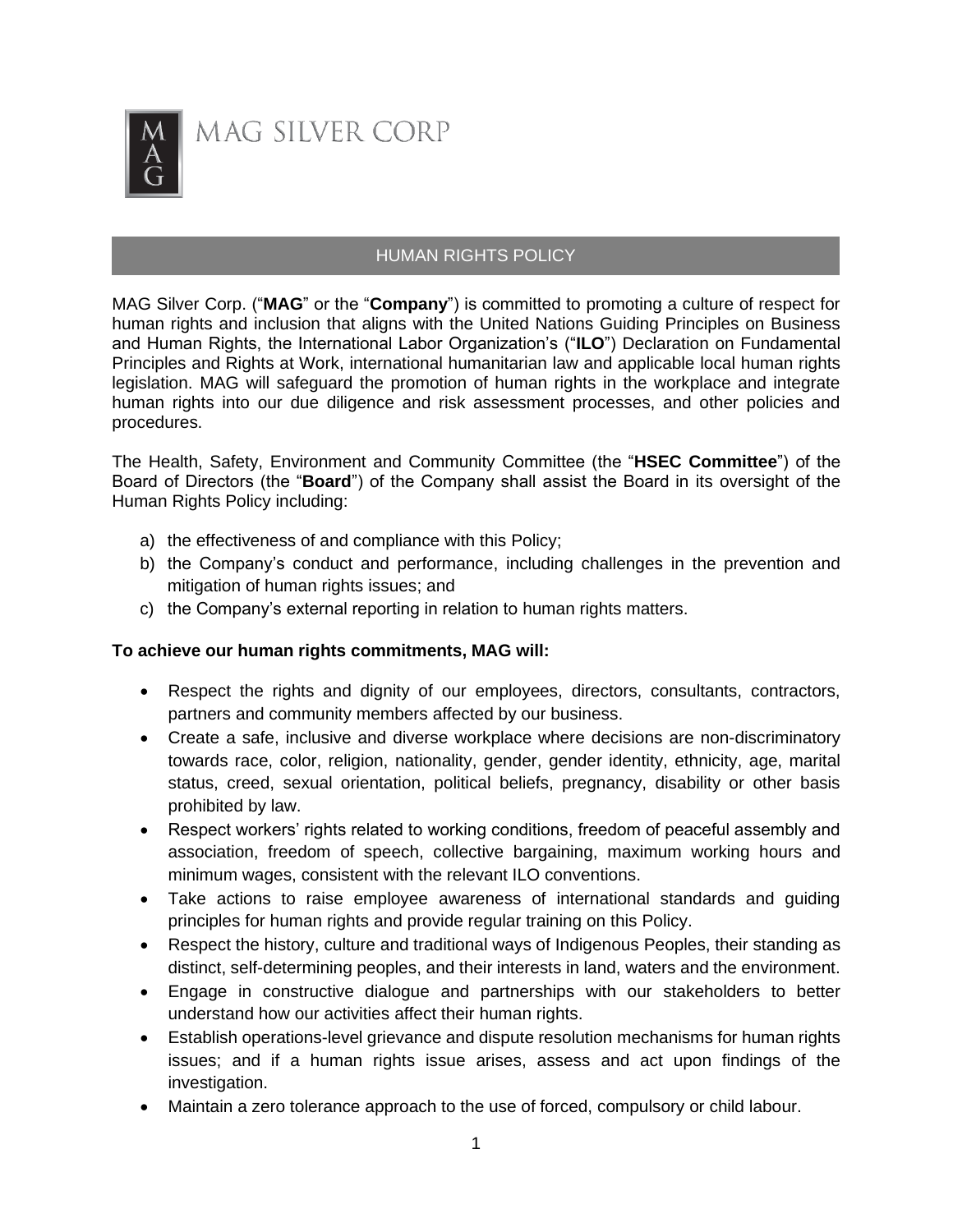• Continuously seek improvements to this Policy and other human rights related programs and procedures to further embed respect for human rights into the Company's culture, operations and workforce.

#### **Compliance**

### **MAG will clearly communicate the expectation that all employees, directors, consultants, contractors, suppliers and business partners will comply with this Policy.**

For Company employees, non-compliance with this Policy may be grounds for disciplinary action up to and including termination of employment. For directors, non-compliance may be grounds for case-specific disciplinary action, which may include immediate discharge or removal. For consultants and contractors, non-compliance may be grounds for contract termination.

**Last reviewed and approved by the Board on March 25, 2022.**